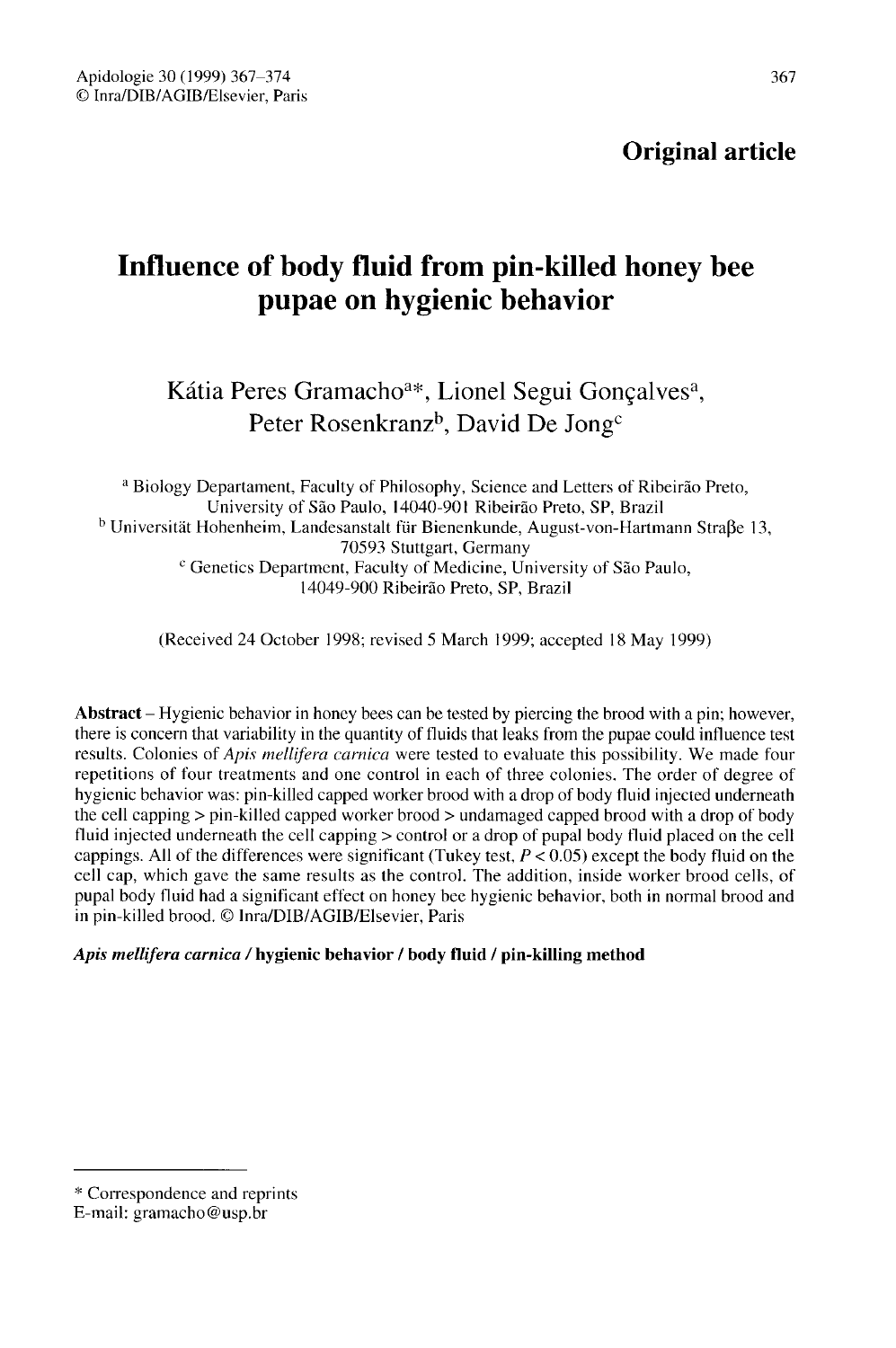# 1. INTRODUCTION

Honey bee workers (Apis mellifera L.) are able to recognize diseased, damaged or dead brood inside capped cells and remove them through hygienic or cleaning behavior [4, 5]. Gramacho and Gonçalves [2], working with Africanized honey bees Apis mellifera scutellata, made a comparative study of the freeze-killed and pin-killed brood assays to test hygienic behavior of workers. They found no significant differences between the two methods. They considered the pin-killing method developed by Newton and Ostasiewski [3] more useful than the freeze-killing method because it is easier to use in the field and in the laboratory and less expensive to implement than the freezing method. Newton and Ostasiewski [3] had suggested the pin-killing assay as a means to test for honey bee colony resistance to American foulbrood (Paenibacillus larvae). However, Spivak and Downey [6] prefer the freeze-killing method, because they found that the pin-killed brood was quickly removed by virtually all colonies, and was therefore not a good discriminatory test. Taber and Gilliam [11], Spivak and Gilliam [7] and Spivak and Downey [6] made important contributions and improve ments to the methodology and field assays of hygienic behavior of honey bees. Spivak and Reuter [8] compared, through the freezekilling method, colonies with naturally mated queens from a hygienic line of Italian honey bees to colonies from a commercial line of Italian bees not selected for hygienic behavior. They showed that the hygienic colonies removed significantly more freezekilled brood and had less chalkbrood (a brood disease caused by the fungus Ascosphaera apis) than the commercial colonies. This was the first study carried out in the USA to evaluate hygienic stock in large field colonies. Also Spivak and Reuter [9, 10] recently described a method of freezing brood with liquid nitrogen and suggested that this is the best screening procedure for hygienic behavior studies. However, we did not find this method convenient or simple for routine use. It is necessary to carry a liquid nitrogen tank and to take several safety precautions (protective clothing, heavy gloves, boots, glasses, etc.) to avoid accidents with this extremely cold liquid. The main advantage is that it does not require the cutting out and removal of pieces of brood comb, to be frozen overnight and later returned to the colony.

The pin-killing method kills or damages the brood by perforating and killing the pupa within the brood cell, which can be easily performed in the field or in the laboratory. This process produces a small hole in the capped cell and the treated brood exudes body fluid. Sometimes this fluid is visible on the cell cap. The presence or absence of this fluid, and the volume of such fluid, could be an additional non-standard stimulus for hygienic behavior. We were concerned that this would affect test results.

The objective of our study was to determine the effect of the body fluid of the pupa, which appears after piercing with a pin, on the hygienic behavior of worker bees.

# 2. MATERIALS AND METHODS

We used three strong colonies of Apis mellifera carnica Pollm., each maintained in two full-size Langstroth boxes, at the Beekeeping Laboratory of the University of Hohenheim (Landesanstalt für Bienenkunde), in Stuttgart, Germany. A comb containing sealed pupae aged 11-15 days was used for each test, with four repetitions for each treatment. Each comb was used at the same time for four treatments and a control. Five areas identical in size  $(3.5 \text{ cm} \times 6 \text{ cm})$  were delimited to include 50 cells of the sealed worker brood (figure 1). The treatments were as follows:  $A = \text{pin-killing method}$  (worker brood cells perforated with a no. 1 insect pin;  $B =$  one drop (4 μL) of pupal body fluid placed on the capping of an otherwise undisturbed brood cell;  $C = \text{pin-killing method}$  and introduction of 4  $\mu L$ of body fluid inside the brood cell through the pin hole;  $D =$  control (normal undisturbed brood);  $\mathbf{\dot{E}}$  = introduction of body fluid (4 μL) inside the capped brood cell. In treatment E, part of the cell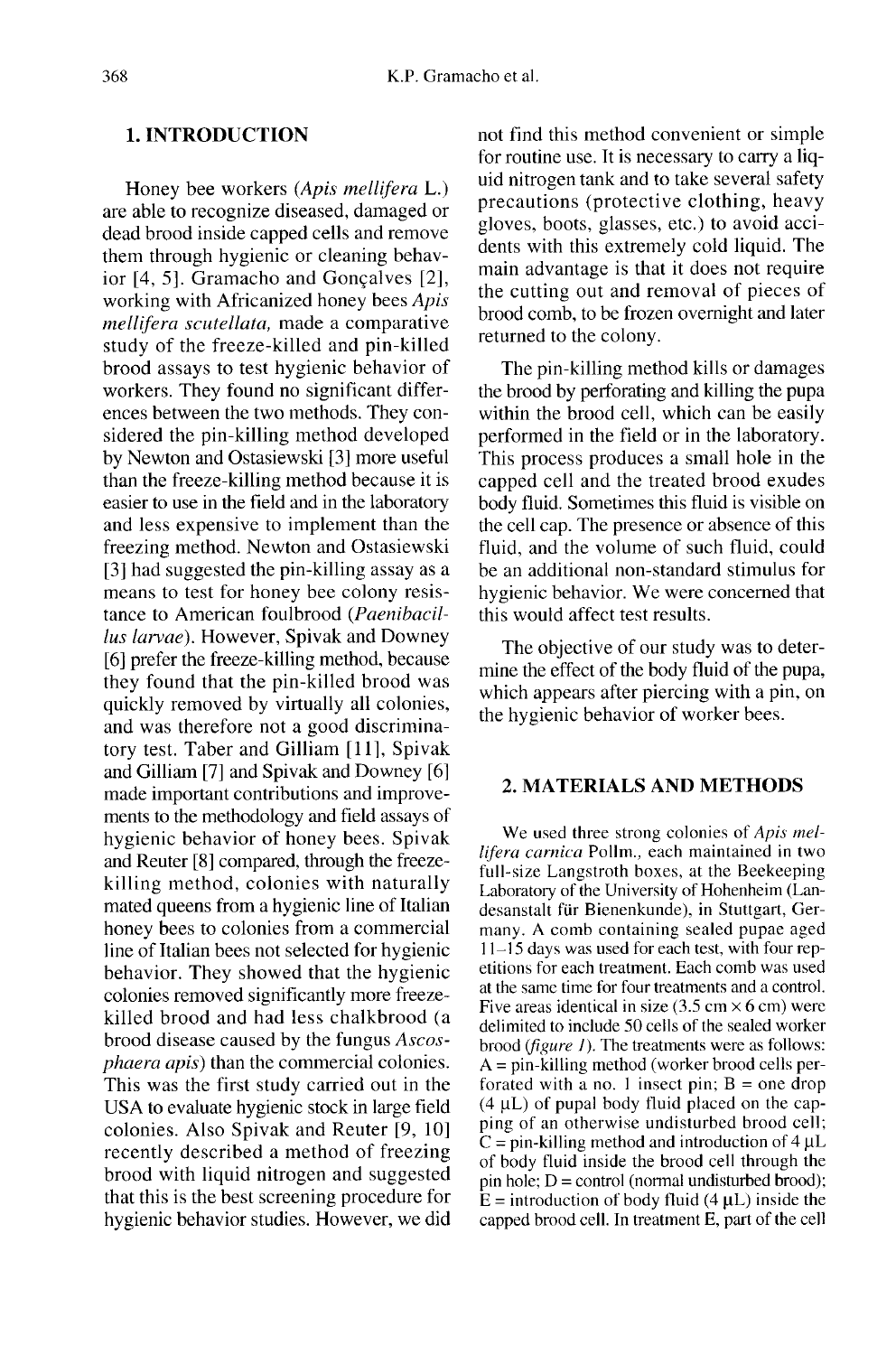

Figure 1. Sealed worker brood comb showing in the center, from left to right, the five delimited and identical areas (3.5 cm  $\times$  6.0 cm) with 50 cells each used for the treatments A (pin-killing method), B (body fluid on the capped brood cells), C (pin-killing method plus body fluid inside capped cells), the control D (normal, live brood) and E (body fluid inside the capped brood cells).

capping was lifted at the edge with fine-tipped forceps and the body fluid injected through the hole, taking care to avoid touching the pupa, and then resealing the cell capping.

The body fluid used for treatments B and E was obtained by cutting worker pupae aged 11-15 days with a glass pipette, and letting the fluid drip into small sterilized glass flasks. These were kept on ice  $(0 °C)$  for a few minutes, until the test was performed. The body fluid was then allowed to warm to room temperature just before it was used.

For the pin-killing of the brood (treatments A and C) a no. 1 insect pin was used to pierce the sealed brood cells through the center of the cell cap, penetrating the body of the pupa until the pin reached the base of the cell. The sealed worker brood comb was then returned to the respective hive. Twenty-four hours later each 'treated' comb was brought to the laboratory to check for uncapped cells and to see if the brood was completely removed by the workers, characterizing hygienic or cleaning behavior.

Hygienic behavior was calculated according to the following formula:

$$
HB = \frac{EC (24 h) - EC (0 h)}{CC (0 h)} \times 100
$$

where  $EC =$  empty cells,  $CC =$  capped cells and  $HB = hy$ gienic behavior (in %)

The data were transformed via arcsine of the square root of the proportion removed, for comparisons by a repeated measures analysis of variance and the Tukey test.

### 3. RESULTS

There was a significant difference among the treatments (table I,  $F = 57.7$ , DF = 4,  $P < 0.001$ ). Colony ( $F = 2.10$ , DF = 2,  $P = 0.204$ ) and date ( $F = 0.515$ , DF = 3,  $P = 0.687$ ) had no significant influence on the results.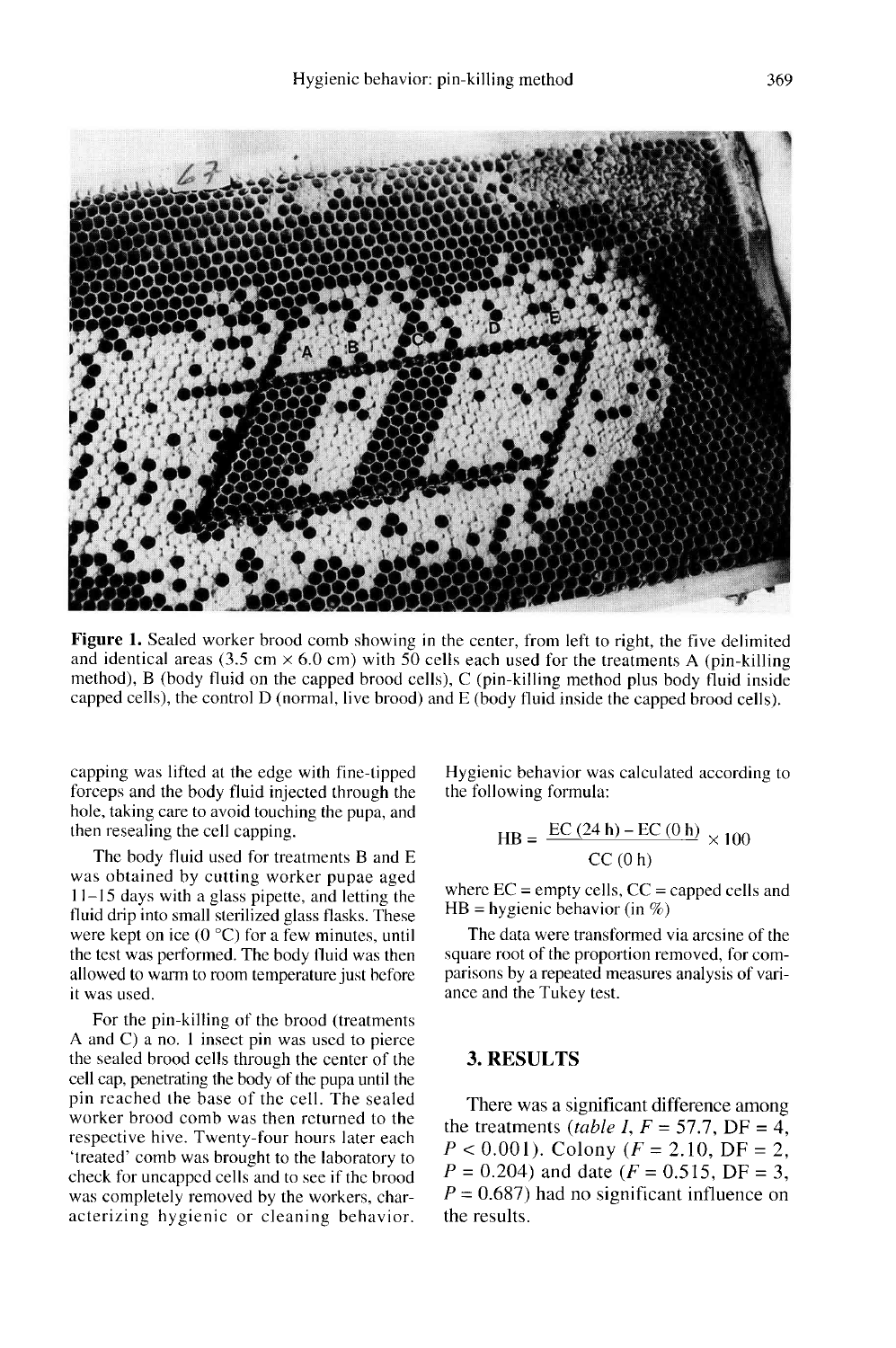|                            |       |                                |             |                |                                                                |      |                | Treatments                        |    |                |           |      |                |                                                               |               |
|----------------------------|-------|--------------------------------|-------------|----------------|----------------------------------------------------------------|------|----------------|-----------------------------------|----|----------------|-----------|------|----------------|---------------------------------------------------------------|---------------|
|                            |       | Pin-killed<br>$\blacktriangle$ |             |                | Pupal body fluid<br>capped cells<br>dropped on<br>$\mathbf{r}$ |      |                | Pin-killed + body<br>capped cells |    |                | Control   |      |                | injected inside<br>capped cells<br>Body fluid<br>$\mathbf{r}$ |               |
|                            |       |                                |             |                |                                                                |      |                | Colony no.                        |    |                |           |      |                |                                                               |               |
| Dates                      |       | 67                             | 68          | $\overline{5}$ | 67                                                             | 68   | $\overline{5}$ | 67                                | 68 | $\overline{c}$ | 67        | 68   | $\overline{C}$ | 67                                                            | $\frac{8}{3}$ |
| August 1 (1996) 41.60      |       | 97.80 12.50                    |             | 0.00           | 0.00                                                           | 0.00 |                | 91.50 97.60 37.50                 |    | 0.00           | 0.00      | 0.00 | 42.50          | 47.72 34.00                                                   |               |
| August 5                   | 79.00 | 74.50                          | 66.00       | 0.00           | 0.00                                                           | 0.00 |                | 93.20 95.60 92.00                 |    | 0.00           | 0.00      | 0.00 | 20.80          | 30.20                                                         | 35.40         |
| August 21                  | 95.60 | 93.20                          | 88.00       | 0.00           | 0.00                                                           | 0.00 |                | 100.00 97.70 100.00               |    | 2.30           | 0.00      | 4.20 | 30.70          | 2.00                                                          | 6.20          |
| September 5                |       | 45.50 100.00                   | 52.10       | 0.00           | 4.30                                                           | 2.20 |                | 97.00 100.00 62.22                |    | 2.80           | 2.10      | 0.00 | 43.20          | 18.70                                                         | 6.00          |
| Average                    | 65.43 | 91.38                          | 54.65       | 0.00           | 1.08                                                           | 0.55 |                | 95.43 97.73 72.93                 |    | 1.28           | 0.53      | 1.05 | 34.30          | 24.66                                                         | 20.40         |
| નું                        | 26.20 |                                | 11.60 31.75 | 0.00           | 2.15                                                           | 1.10 |                | 3.82 1.80 28.67                   |    | 149            | 1.05      | 2.10 | 10.67          | 19.25                                                         | 16.52         |
| Mean for each<br>treatment |       | $70.5\%$                       |             |                | $0.5\%$                                                        |      |                | 88.7%                             |    |                | $1.0\,\%$ |      |                | 26.4%                                                         |               |

370

# K.P. Gramacho et al.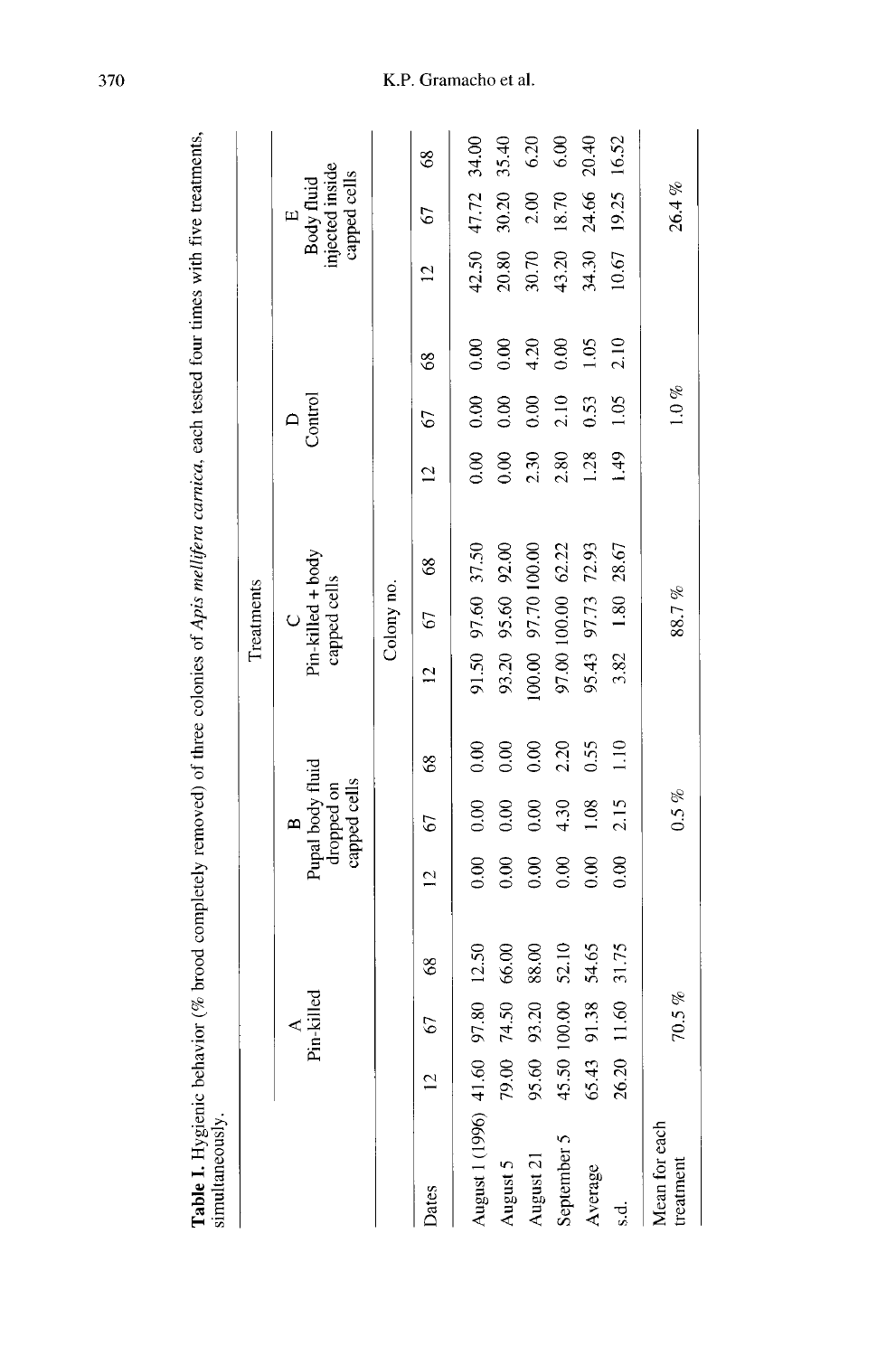All of the five treatment groups gave significantly different hygienic behavior means (Tukey test,  $P < 0.05$ ), except for the control compared to the body fluid placed on the cell capping. The sequence of results was: pin-killed + body fluid > pin-killed > body fluid inside capped cells > body fluid on capped cells or control (table I). Treatment A (pin-killing method) and treatment C (pinkilling method plus body fluid inside the capped cells) provoked significantly more brood removal than in the control (table I, Tukey test,  $P < 0.001$ ). Treatment C (pinkilled plus body fluid injected inside the cells) provoked a 18 % higher brood removal rate than treatment A (pin-killed brood), which is a significant difference (Tukey test,  $P < 0.01$ ). The body fluid placed on the capped cells had no influence on the hygienic behavior of the worker bees, when compared to the control (Tukey test,  $P = 0.976$ ).

Placement of body fluid inside the capped brood cells, without deliberately piercing the pupa (E), provoked about 25 % removal behavior (table I). The increase over the control was significant (Tukey test,  $P < 0.01$ ).

# 4. DISCUSSION AND CONCLUSION

When a pupa is pierced, a whitish fluid is exuded. This 'body fluid' is composed of hemolymph, along with many fat body cells and other types of material from tissue which has been damaged. In a recent paper [6] 'hemolymph' was extracted from live and dead (frozen) pupae to determine the effect on hygienic behavior; however, this was actually what we chose to call body fluid, because it is not possible by normal methods to obtain clean hemolymph from live pupae.

We found that pupal body fluid placed inside the capped cells was an important stimulus for hygienic behavior. Spivak and Downey [6] found similar effects when they placed pupal body fluid (which they called hemolymph) on pupae in an artificial comb, though when this material was taken from frozen pupae the effect was significantly stronger than when fluid was taken from live pupae. Hemolymph removed from dead pupae would be contaminated with burst fat body and hemolymph cells, which may have been the reason for the difference in reaction.

The significant effects of introducing a drop of pupal body fluid inside pin-killed brood in our experiment show that this fluid has an important effect on hygienic behavior when exposed inside the brood cell. This means that fluid that leaks from pin-killed pupae is an important stimulus. In our experiment the addition of extra pupal body fluid increased the stimulus for the bees to remove the brood, whether perforated or not.

We were concerned with preliminary observations that a drop of pupal body fluid sometimes appeared on the capping of pinkilled brood cells. The percentage of such cells with a visible drop of fluid varied considerably (data not shown), and could be an additional, non-uniform cue. The fact that the worker brood cells in treatment B (body fluid placed on the capped brood cells) were not damaged by the bees indicates that the deposition of body fluid on top of the capped cells does not provoke hygienic behavior. Possibly this fluid is removed by the bees before it deteriorates and can emanate odors which stimulate the bees to take further action.

There is evidence that different cohorts of bees are specialized in opening suspicious brood cells and others seal the brood cell again or remove the damaged pupae [1, 12]. This is also confirmed by our observations, as sometimes damaged brood cells were uncapped at the first examination and capped again at the second check. We found that when the capped brood cells are perforated during the pin-killing method, without damaging the brood, the workers normally do not remove these brood from the cells (data not shown). We also observed that when the capping is artificially removed without disturbing the brood inside it, the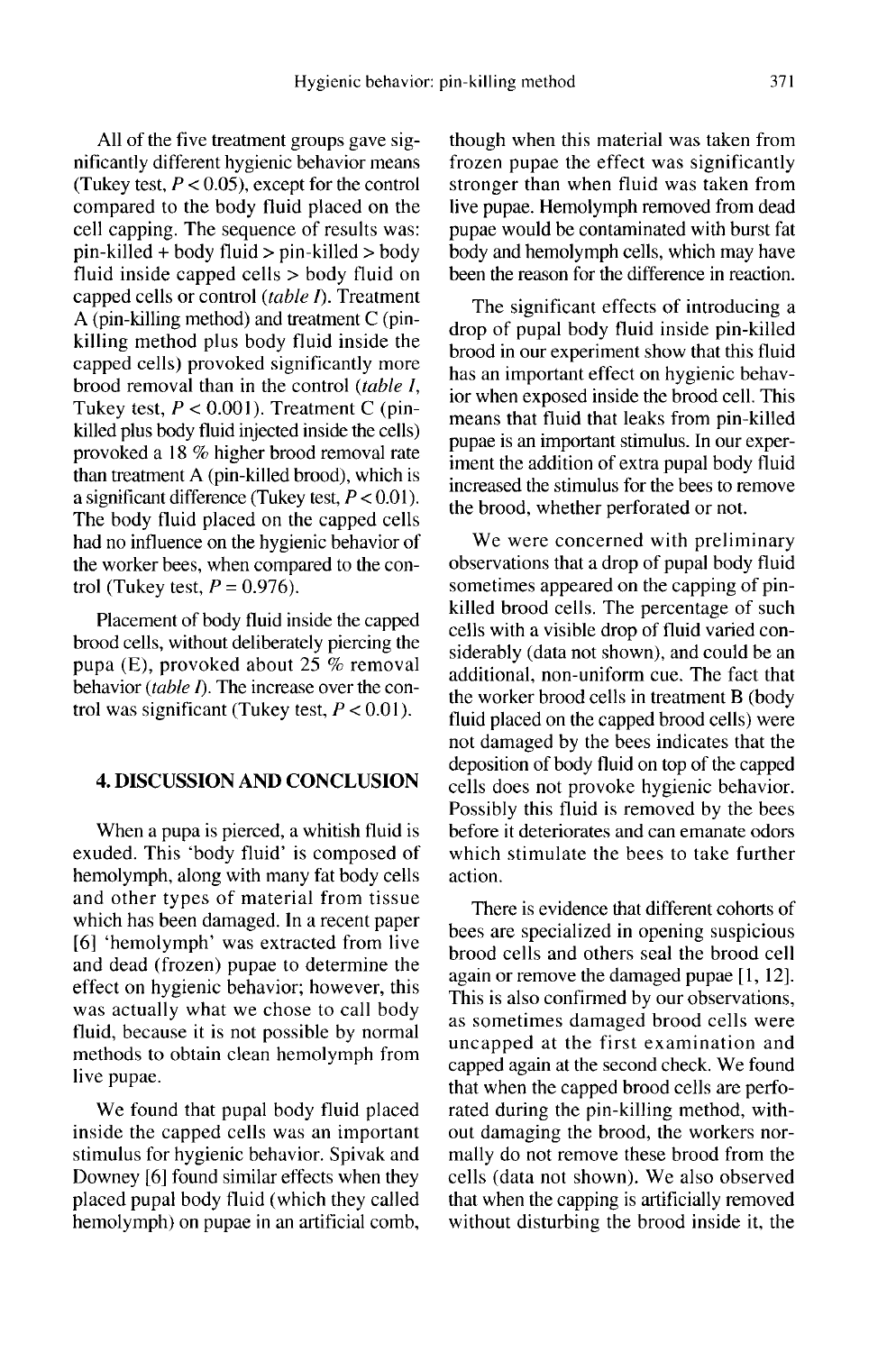workers reconstruct the capping without removing the brood.

Pupal body fluid placed inside brood cells increases adult honey bee hygienic behavior directed towards normal, otherwise undamaged pupae. It also significantly increases the hygienic behavior provoked by pin-killed brood. This leads us to conclude that the fluid that leaks from pin-killed pupae inside the cell is an important stimulus for broodremoval (hygienic) behavior.

# ACKNOWLEDGMENTS

The authors are grateful for the support given by CAPES/MEC/DAAD, Project Probral 030/95 and to the University of Hohenheim (Landesanstalt für Bienenkunde) of Stuttgart, Germany. Our special thanks to Dr Arcadio de los Reyes Borjas of the Genetics Department of the University of São Paulo in Ribeirão Preto for help with the statistical analysis.

Résumé - Influence du liquide corporel des nymphes d'abeilles tuées par épingle sur le comportement hygiénique. Diverses techniques ont été mises au point pour mesurer le comportement hygiénique des abeilles. Les plus courantes consistent soit à congeler le couvain, soit à le tuer avec une épingle, mais toutes deux détruisent un certain nombre de cellules de couvain d'ouvrières operculé. La première méthode nécessite de découper un morceau du rayon de couvain et de l'ôter de la colonie durant 24 h, alors que la seconde méthode peut être appliquée en quelques minutes sur le terrain comme au laboratoire sans abîmer le rayon. Néanmoins on craint que la méthode de l'épingle ne soit moins précise et moins uniforme. Au cours de l'enfoncement et du retrait de l'épingle on voit souvent, sur l'épingle et sur l'opercule, du liquide corporel provenant des nymphes. Cette substance pourrait stimuler une réaction de la part des abeilles nettoyeuses, ce qui influerait sur le taux de désoperculation et d'élimination du couvain. Nous avons

testé des colonies d'Apis mellifera carnica pour évaluer cette possibilité. Un rayon de couvain d'ouvrières operculé (c.o.o.) avec des nymphes âgées de 11 à 15 j a été utilisé pour chaque test (rayon expérimental). Cinq portions de rayon, de même taille  $(3,5 \times$ 6 cm) et comprenant 50 cellules de c.o.o., ont été délimitées. Après avoir tué par épingle les nymphes, chaque rayon expérimental a été replacé dans sa colonie. 24 h plus tard chaque rayon expérimental a été apporté au labo et les cellules désoperculées, ainsi que les nymphes totalement éliminées par les abeilles, ont été dénombrées. Dans chacune des trois colonies, nous avons répété quatre fois les quatre traitements suivants (plus le témoin) : a) le c.o.o. est percé au centre avec une épingle n° 1 jusqu'à atteindre le fond de la cellule ; b) une goutte de liquide corporel de nymphe est déposée sur le sommet des cellules de couvain, sans qu'elles ne soient perforées, c) le c.o.o. est percé comme précédemment et une goutte de liquide corporel de nymphe est déposée à l'intérieur des cellules, d) cellules de couvain operculé (témoin), e) le c.o.o. n'est pas abîmé et une goutte de liquide corporel est introduite à l'intérieur des cellules. Les données ont été traitées par analyse de variance avec mesures répétées et test de Tukey, après transformation Arcsin√. Le comportement hygiénique chez les groupes expérimentaux n'était pas uniforme ( $p < 0,0001$ ). Il se classait comme suit par ordre décroissant : traitement c > traitement a > traitement e > traitement d ou b. Ces différences sont toutes significatives ( $p > 0.05$ ). L'addition de liquide corporel s'écoulant des blessures faites aux nymphes à l'intérieur des cellules a une action significative sur le comporte ment hygiénique des abeilles, bien qu'elle n'en ait aucune lorsque les gouttes de liquide sont déposées sur les opercules. © Inra/ DIB/AGIB/Elsevier, Paris

# Apis mellifera carnica / comportement hygiénique / liquide corporel / destruction par épingle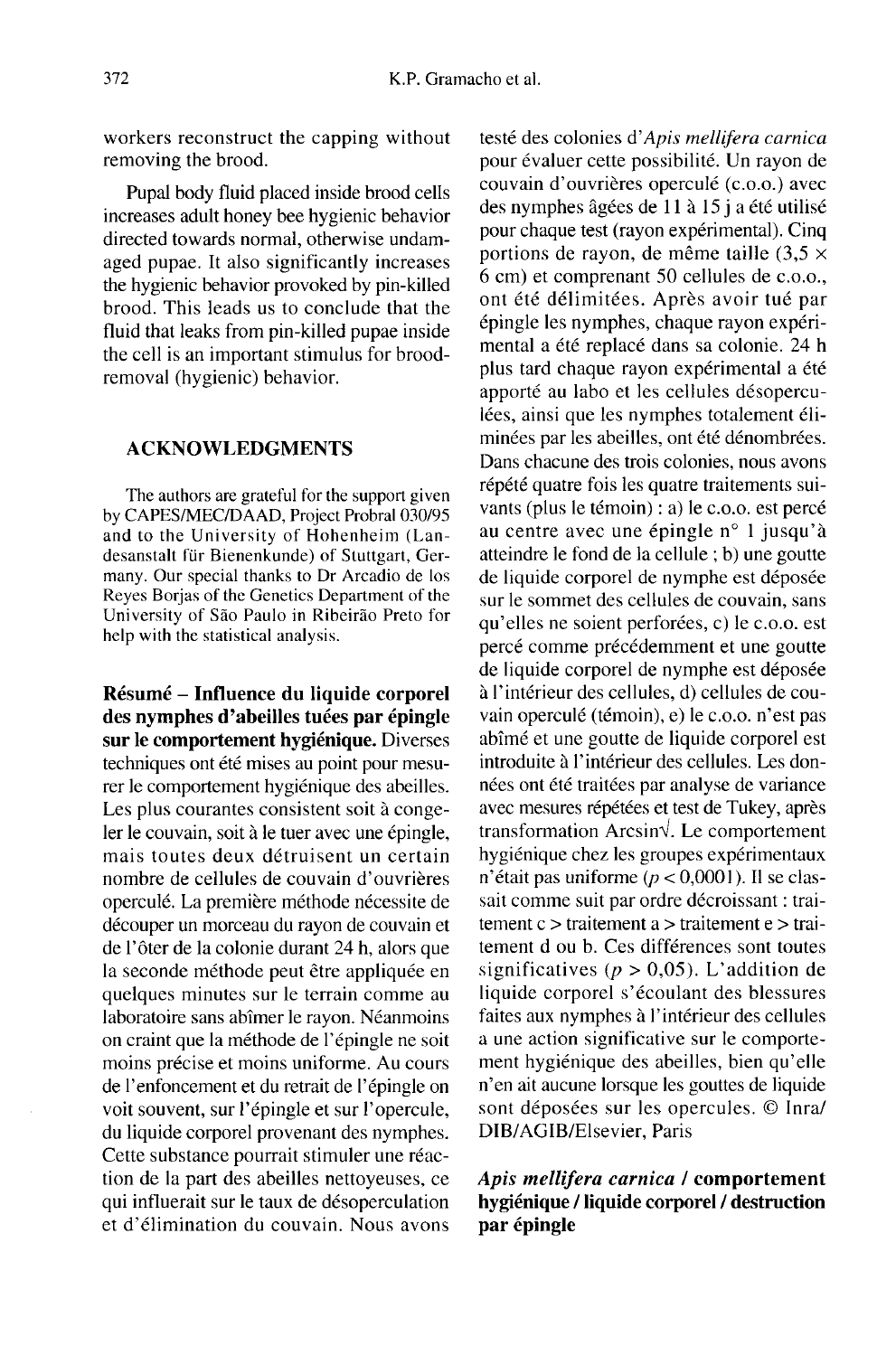Zusammenfassung – Einfluß der Körperflüssigkeit von im Nadeltest getöteten Bienenpuppen auf das Ausräumverhalten (hygienisches Verhalten). Verschiedene Methoden wurden entwickelt, um das Ausräumverhalten von Honigbienen zu messen. Am häufigsten wird das Einfrieren von Brut und der Nadeltest angewendet. Eine Standardanzahl von verdeckelten Brutzellen von Arbeiterinnen werden durch Einfrieren oder durch Einstiche mit der Nadel verletzt. Im ersten Fall muß ein Stück Brutwabe ausgeschnitten und 24 Stunden lang aus dem Volk entfernt werden, während im zweiten Fall der Test in wenigen Minuten unter Feld- und Laborbedingungen durchgeführt werden kann, ohne die Wabe zu zerstören. Trotzdem gibt es Bedenken, daß der Nadeltest weniger präzise und gleichmäßig ist. Beim Einstechen und herausziehen der Nadel kann man oft Körperflüssigkeit an der Nadel und auf dem Zelldeckel sehen. Diese Verunreinigung könnte eine Reaktion der putzenden Stockbienen stimulieren, die die Rate des Entdeckelns der Zellen und des Entfernens der Brut beeinflussen könnte. Die Stärke eines solchen Effekts testeten wir in Völkern von Apis mellifera carnica. Für jeden Test wurde eine verdeckelte Brutwabe mit Puppen im Alter zwischen 11 und 15 Tagen benutzt. Fünf gleich große Stücke (3,5 cm  $\times$  6 cm) wurden abgegrenzt, so daß sie 50 Zellen verdeckelte Arbeiterinnenbrut enthielten. Nach Tötung mit der Nadel wurde die verdeckelte Brutwabe (Versuchswabe) in das entsprechende Volk zurückgestellt. Nach 24 Stunden wurde jede Versuchswabe ins Labor geholt, um die Anzahl sowohl der geöffneten Zellen als auch der vollständig entfernten Puppen zu bestimmen. Jede der 4 folgenden Versuchsmethoden und die Kontrolle wurde in 3 Völkern 4 mal wiederholt: a) verdeckelte Zellen wurden mit nur 1 Nadel bis zum Boden durchstochen, b) ein Tropfen Körperflüssigkeit wurde auf den Zelldeckel gelegt, ohne die Zelle anzustechen; c) die verdeckelte Zelle wurde wie oben angestochen und zusätzlich ein Tropfen Körperflüssigkeit in die Zelle eingeführt; d) unbehandelte verdeckelte Zelle (Kontrolle) und e) unverletzte Puppen mit einem Tropfen Körperflüssigkeit in der Zelle.

Für eine Varianzanalyse und den Tukey-Test wurden die Quadratwurzeln der Daten über eine Arcussinus -Transformation aufbereitet. Das Ausräumverhalten war in den Versuchsgruppen unterschiedlich ( $P < 0.0001$ ). Die Reihenfolge im Ausräumverhalten war: Nadeltest plus Körperflüssigkeit in der Brutzelle > Nadeltest > Körperflüssigkeit in der Brutzelle > Kontrolle oder Körperflüssigkeit auf dem Zelldeckel. Diese Unterschiede waren alle signifikant  $(P < 0.05)$ . Zusätzlich hatte die Körperflüssigkeit, die aus Verletzungen der Puppe in der Brutzelle stammten, einen signifikanten Einfluß auf das Ausräumverhalten, obwohl es keinen Effekt auf dem Zelldeckel zeigte. © Inra/DIB/ AGIB/Elsevier, Paris

# hygienisches Verhalten / Körperflüssigkeit / Tötung durch Nadeltest / Apis mellifera carnica

# **REFERENCES**

- [1] Boecking O., Das Ausräumverhalten von Apis mellifera L. gegenüber Milben-infizierter Brut als ein Abwehrverhalten gegen die ektoparasitische Milbe Varroa jacobsoni Oud., Ph.D Thesis, Hohen Landwirtschaftliche Fakultät der Rheinischen Friedrich-Wilhelms-Universität, Bonn, Germany, 1994.
- [2] Gramacho K.P., Gonçalves L.S., Estudo comparativo dos métodos de congelamento e permento higiênico em abelhas africanizadas, Anais do IV Congreso Iberolatinoamericano de Apicultura, Rio Cuarto-Córdoba, Argentina, 1994, p. 45.
- [3] Newton D.C., Ostasiewski N.J. Jr, A simplified bioassay for behavioral resistance to American foulbrood in honey bees (Apis mellifera L.), Am. Bee J. 126 (1986) 278-281.
- [4] Rothenbuhler W.C., Behavior genetics of nest cleaning in honey bees. I. Responses of four inbred lines to disease-killed brood, Anim. Behav. 12 (1964) 578-583.
- [5] Rothenbuhler W.C., Behavior genetics of nest cleaning in honey bees. IV. Responses of F1 and backcross generations to disease-killed brood, Am. Zool. 4 (1964) 111-123.